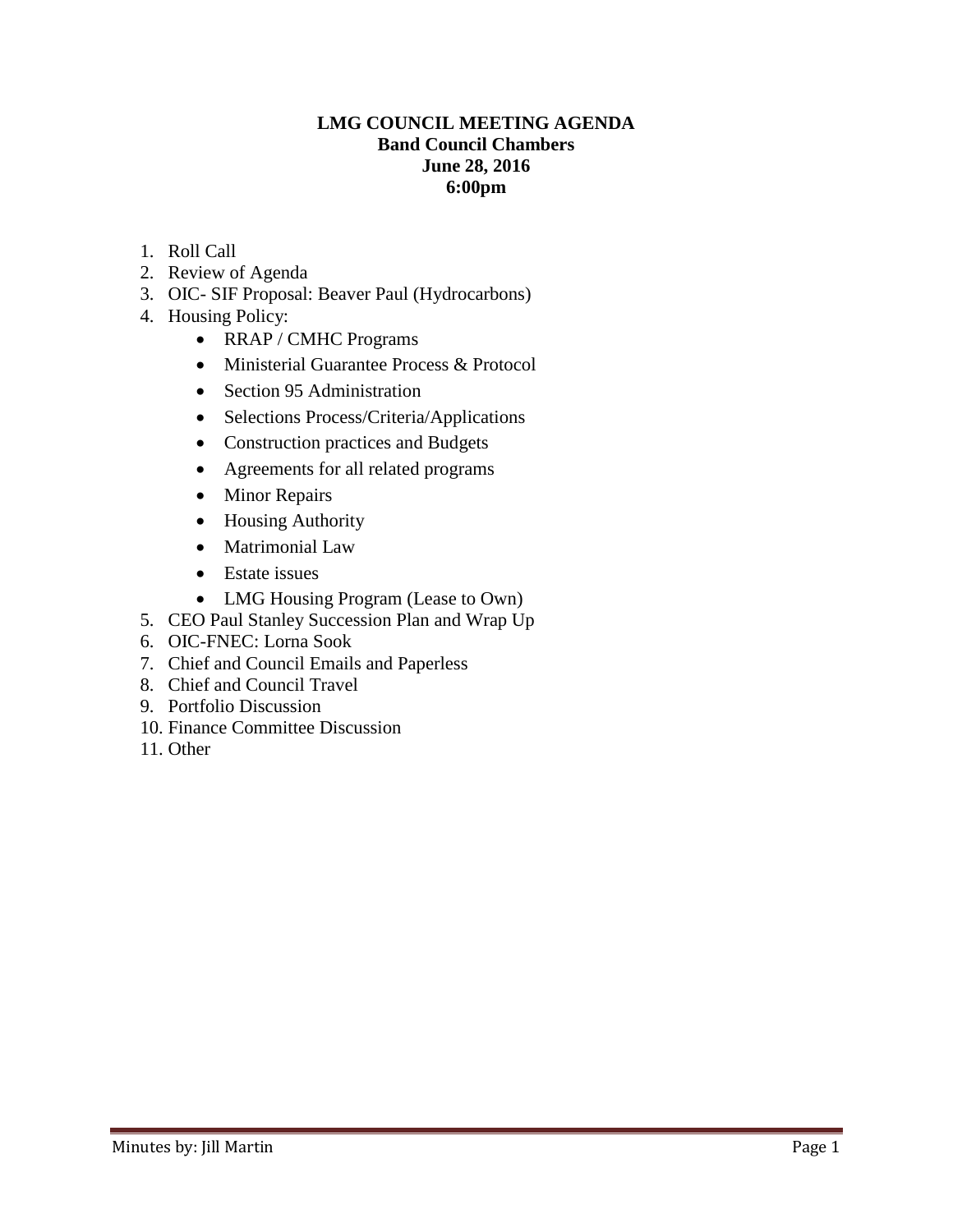## **1. Roll Call**

## **LMG COUNCIL ATTENDEES:**

Chief Darcy Gray Councillor Chris Wysote Councillor Annette Barnaby Councillor Lloyd Alcon Councillor Sky Metallic Councillor Wendell Metallic Councillor Lorna Sook Councillor Sheila Swasson Councillor Gordon Isaac Council John Murvin Vicaire Councillor Kevin Methot Councillor Calvin Barnaby

### **Absent:**

Councillor Dr. Cathy Martin (Meeting in Rothesay, NB)

### **2. Adoption of the Agenda**

A motion was presented to accept the agenda with one item added and the order of the agenda changed.

 Moved: Councillor Calvin Barnaby Second: Councillor Annette Barnaby Passed: Passed

### **3. OIC—SIF Proposal: Beaver Paul (Hydrocarbons)**

Beaver Paul presented on behalf of Gesgapegiaq Community Development Council and the Listuguj Mi'gmaq Government Development Council to request for OIC for the training proposal for the SPF. Individuals will be trained for long-term employment for the Hydrocarbon industry in Quebec. It was indicated the majority of our own people should be working and taxation is another issue.

Financial Considerations—the training program will only cover up to 50% of the cost.

Task for now, is to get a letter of commitment and the plan is to get project sponsors. Employment is priority for this proposal.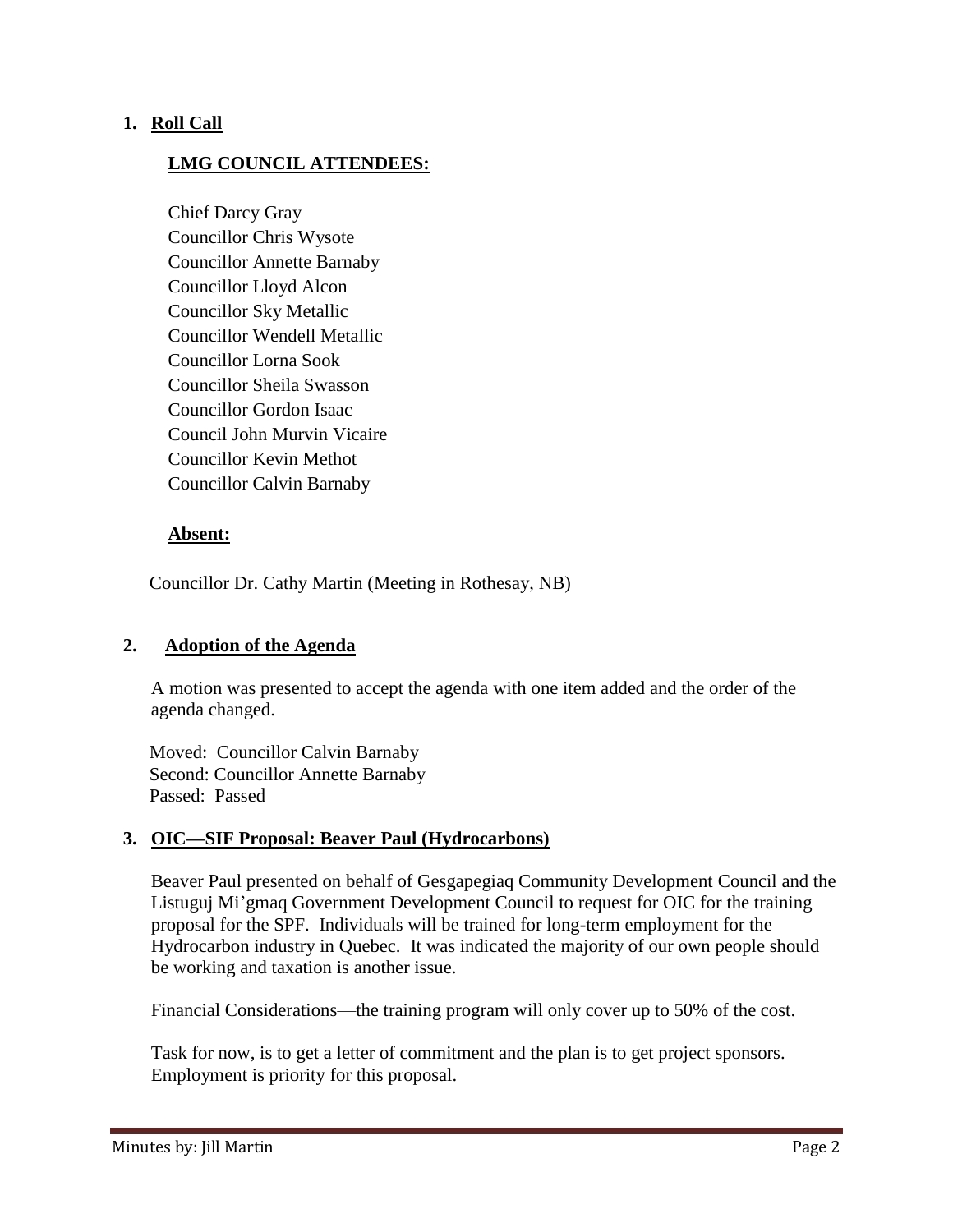It was stated that there is still an Employment problem, there is not enough Listuguj people working, we need as much Mi'gmaq as possible.

It was stated that the word "agreeable" should not be in the OIC. Beaver Paul state it's only for this sources of funding available. Chief and Council does not want to walk into something without consulting the community first.

Chief Darcy Gray reads OIC out loud

A motion was accepted for the OIC. Need to get it updated and signed

Moved: Councillor Calvin Barnaby Second: Councillor Lloyd Alcon Passed

# **4. OIC On-Reserve Housing Funding**

Director of Capital and Infrastructure presents an OIC for On-Reserve Housing. She indicates we missed the first phase which the deadline was June  $21<sup>st</sup>$ , 2016 and we need to focus on Phase 2.

A list of names of people who applied for RRAP is requested.

Director of Capital and Infrastructure indicates we need to choose 5 Units that had to be constructed under Ministerial Guarantee.

Moved: Councillor Kevin Methot Second: Councillor Wendell Metallic Abstain: N/A Passed

# **5. CMHC- Director of Capital and Infrastructure, Jody Mitchell**

Director of Capital and Infrastructure indicated the CMHC deadline is June 3<sup>rd</sup> 2016, and 11 applications were submitted for RRAP.

A SEF was submitted in support of the Shelter enhancement.

60 Thousand Dollars needs to be submitted towards this program.

A list will be submitted to Chief and Council and they will go through the list based priorities and certain criteria.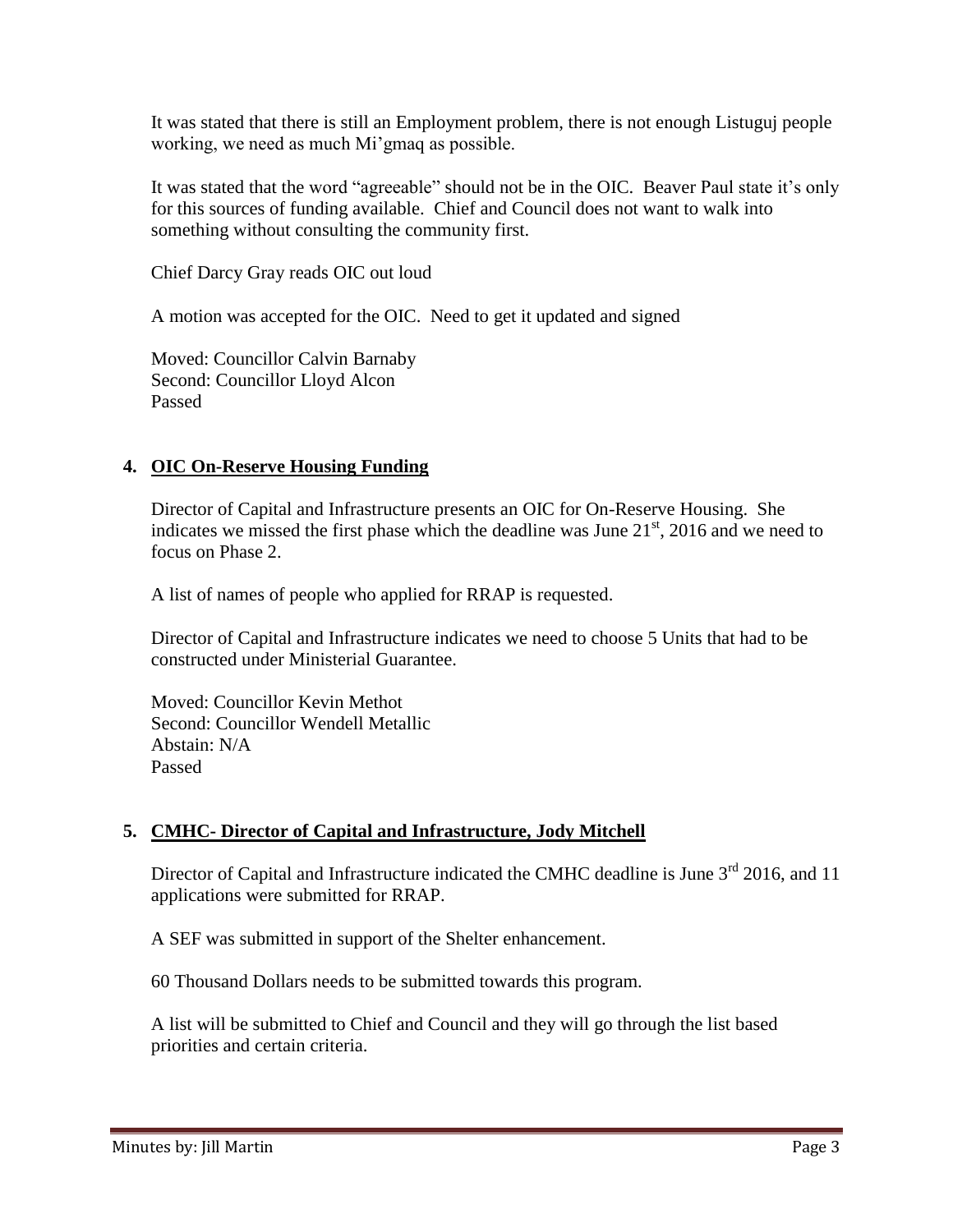# **6. Paul Stanley CEO Succession Plan**

Chief Executive Officer, Paul Stanley attended the meeting to answer any questions with regards to the Succession Plan

It was recommended an Executive Committee be in place to fill in for CEO and was recommended that the teams will include Director of Finance, John Alexander, Director of Natural Resources, Fred Metallic, Director of Health, Donna Metallic and Chief will Chair the committee.

It was requested to hire a Director of Operation to take care of day-to-day operation; recommendations for the position were made.

It was indicated that the Executive Committee will take away from Directors role. We have a lot of experienced people in the community to do the role.

Paul indicated that the Director of Operations position will be posted internally, and if there are no successful candidates it posting will go external.

A motion was made to add Connie Moon Martin to the Executive committee and remove Finance Director John Alexander.

Moved: Councillor Sky Metallic Second: Councillor Calvin Barnaby

# **7. OIC Adult Education- Director of Education, Lorna Sook**

FNEC was tabled because it was requested that Councillor Dr. Cathy Martin and Councillor Chris Wysote be in attendance.

### **8. Chief and Council Emails and Going Paperless**

IT Department Bruce Fitzgerald recommended that all emails should be separated between work and personal. Each councillor will be given a Listuguj email address.

Becoming paperless for council meeting, tablets will be held in house for reading materials.

### **9. Chief and Council Travel**

Both Chief and Council are to request Council travel, for council related travel only. It was recommended when leaving for council related business; it is expected by the chief and/or councillor to give a full detailed report. Chief will address the council before.